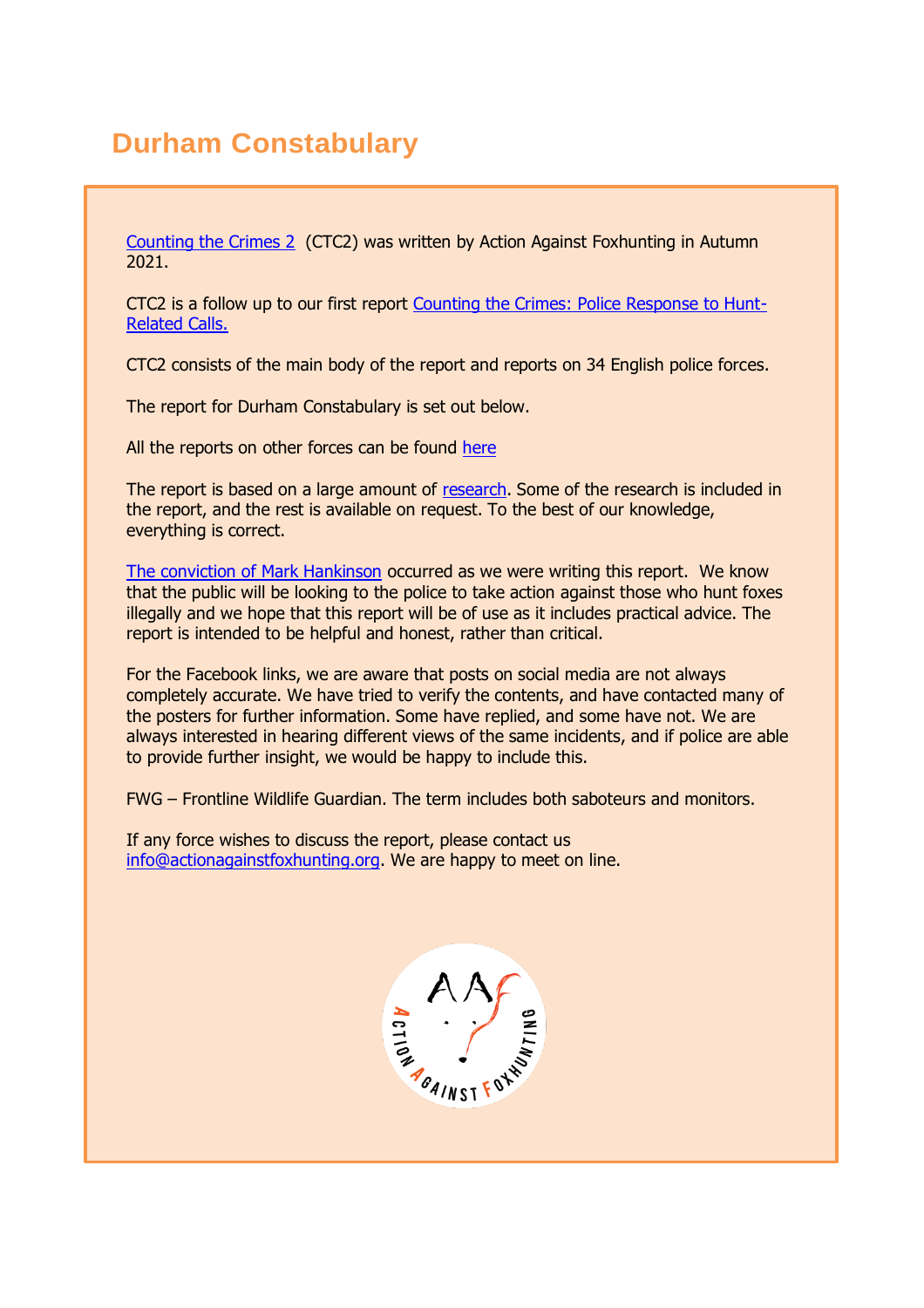#### **How did the force respond to CTC?**

- ✓ One email
- Meeting
- No response at all
- Exchange of emails

#### *The force responded to say they were not going to respond.*

#### **For Email response - was the response detailed?**

- Yes
- ✓ No

#### **Look at the content and the usefulness of the response.**

|                                                                                 |  | 1 2 3 4 5 |
|---------------------------------------------------------------------------------|--|-----------|
| $\begin{array}{ccccccccc}\n\sqrt{ & & - & & - & & - & & - & & - \\ \end{array}$ |  |           |

#### **Why have you given this rating?**

Durham Police refused to send AAF a response. They ignored the report completely in the first instance, and only when reminded did they tell us they weren't responding. If they had any interest in policing illegal hunting, they would have responded.

#### **Were there follow up emails and did the force reply?**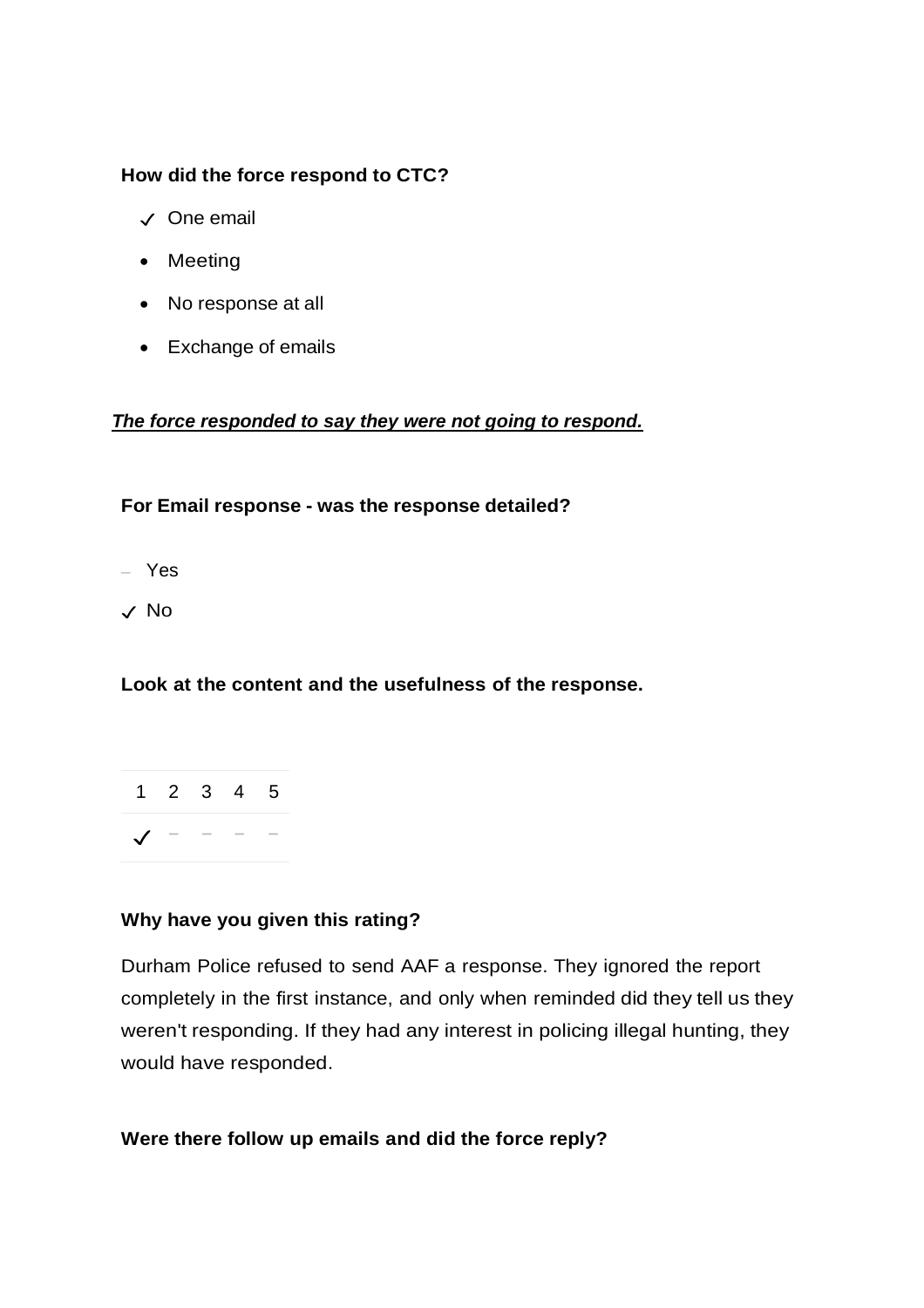– Yes

✓ No

#### **Why have you given this response?**

Durham Police did not engage with AAF at all. This was surprising as there was an article in the Independent about a local hunt invading an animal sanctuary. A cat was killed and police were involved.

### **Has this force taken any actual steps to improve their relationship with FWGs?**

- Yes
- ✓ No
- Other

### **Does this force have an aide memoire or any guide to policing illegal hunting?**

– Yes

✓ No

#### **Why have you given this response?**

Durham police, in their reply to our FOI asking if they had an aide memoire, did not even seem to be aware of the NPCC guidance available to all forces.

#### **How well trained are the police in this force?**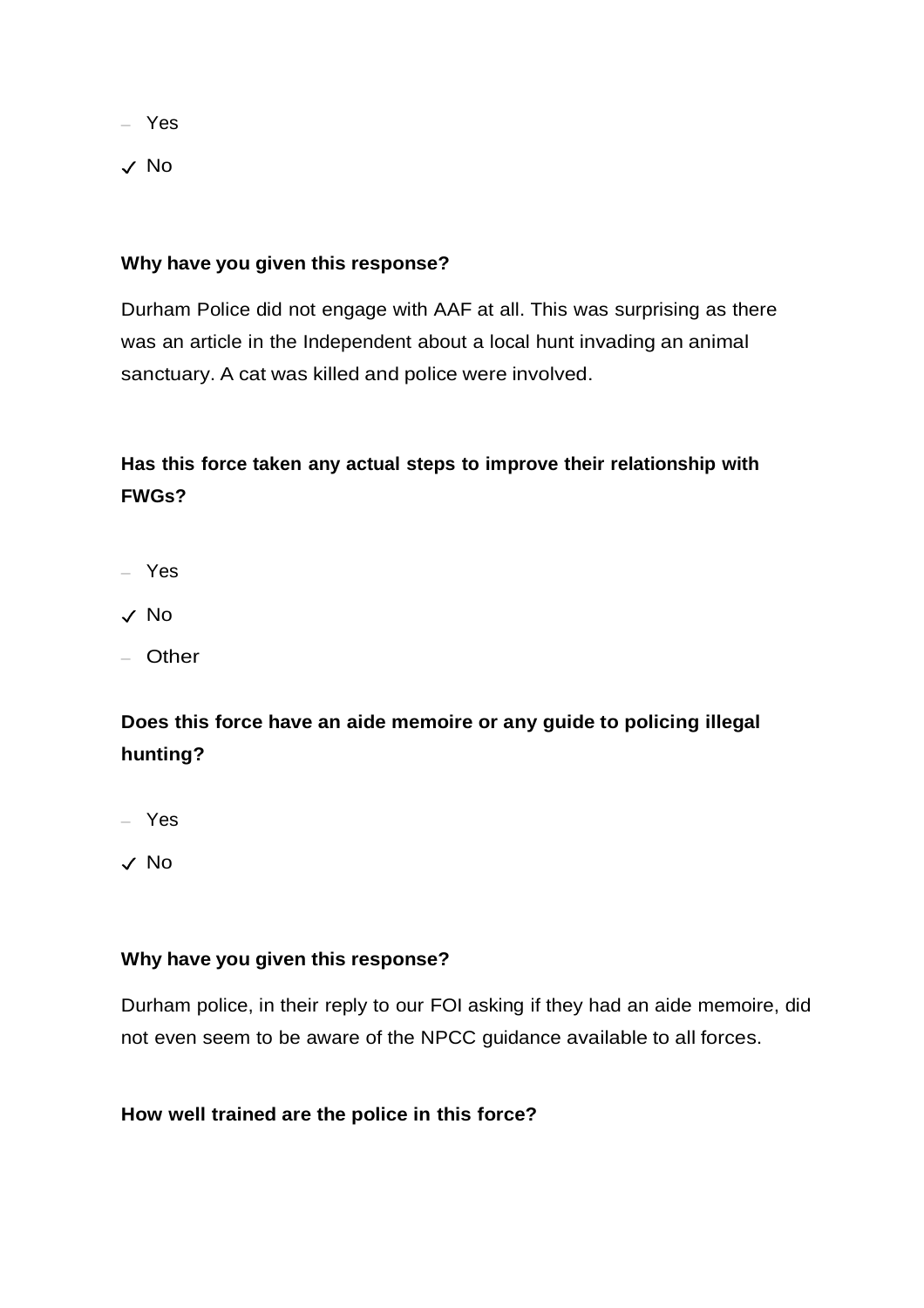

#### **Why have you given this response?**

There are no WCOs at all in Durham Police and only one officer (Wildlife Crime Lead) with any responsibility for illegal hunting. While this is a very small force (1200 officers), there is active hunt (Braes of Derwent) which generated 5 hit reports in the limited season 20 - 21, and 26 reports of hunting related offences on AAF survey.

No evidence of what training, if any is provided. No evidence of wildlife crime training being seen as important - it's inevitable the force might be perceived as biased at times.

### **How do you rate this force's behaviour in the field with regard to illegal foxhunting and incidents involvingFWGs?**

- Always appear biased
- Usually appear biased
- ✓ Sometimes appear biased
- Rarely appear biased
- Never appear biased

#### **Why have you given this response?**

If officers are not trained, and the force places no importance on tackling illegal hunting, officers will inevitably appear biased because they won't realise what illegal foxhunting looks like. Public order, however, is easily recognisable, so officers will tackle that.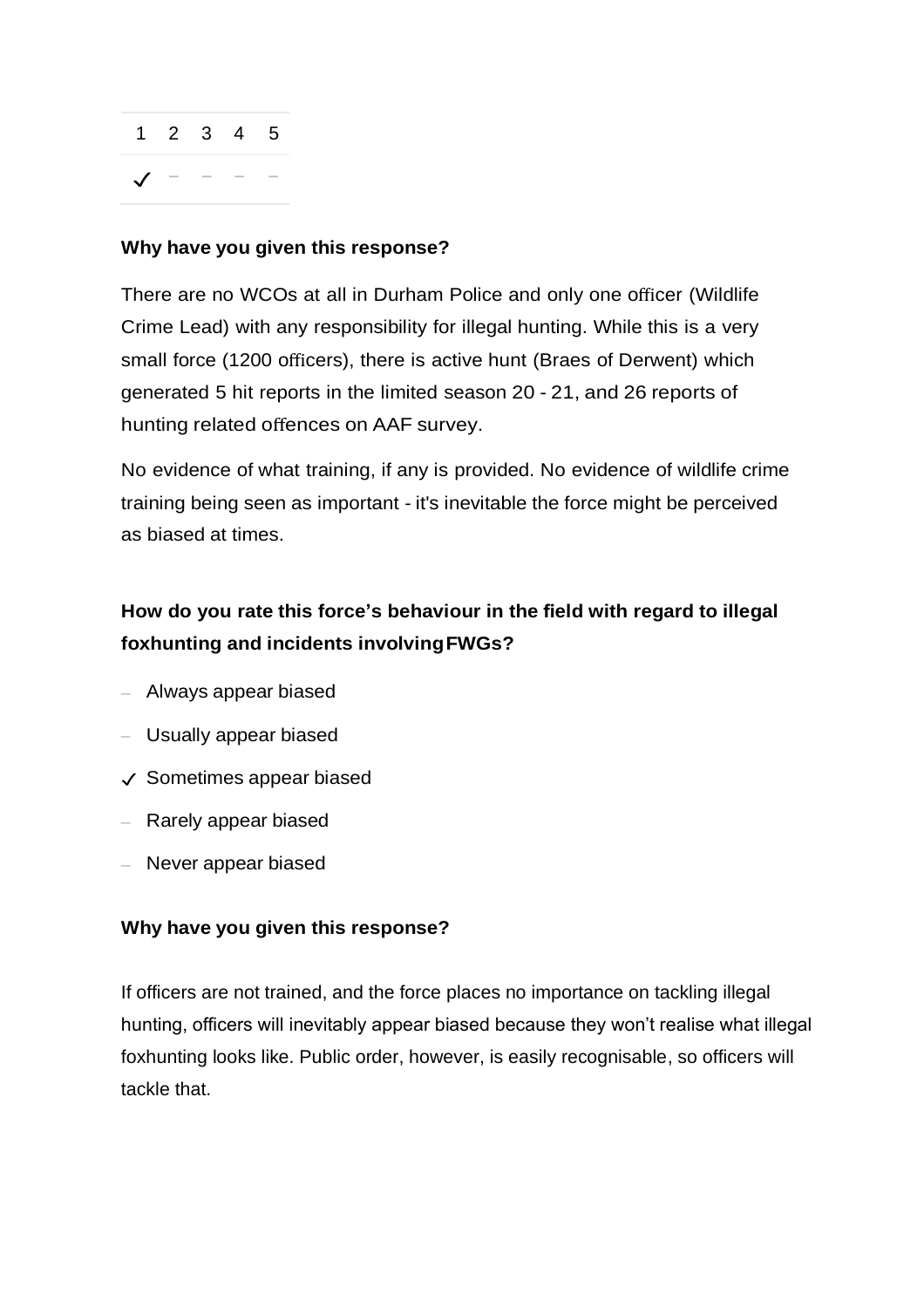**Looking at the response to our FOI asking about police systems and organisation with regard to foxhunting, how do you rate their ability to take action on illegal foxhunting?**

1 2 3 4 5  $J - - - -$ 

#### **Why have you given this rating?**

All Durham Police have is one officer who (possibly) knows about illegal hunting.

With no dedicated WCOs, no aide memoire, no evidence of what training, (if any), is provided and no wish to interact with AAF, it is highly unlikely that Durham Police would be able to investigate a report of illegal foxhunting effectively.

Feedback from FWGs tends to be that officers are sympathetic, but say they can't do much. FWGs also report that this force historically tends to not take action, not follow up on incidents (despite video/photographic evidence being produced) and that their administration is poor. We can only base our assumptions on our communication with FWGs as the force aren't willing to interact.

**Do you think the force focuses too heavily on public order as opposed to dealing with illegal foxhunting?**

- Yes
- No
- ✓ Other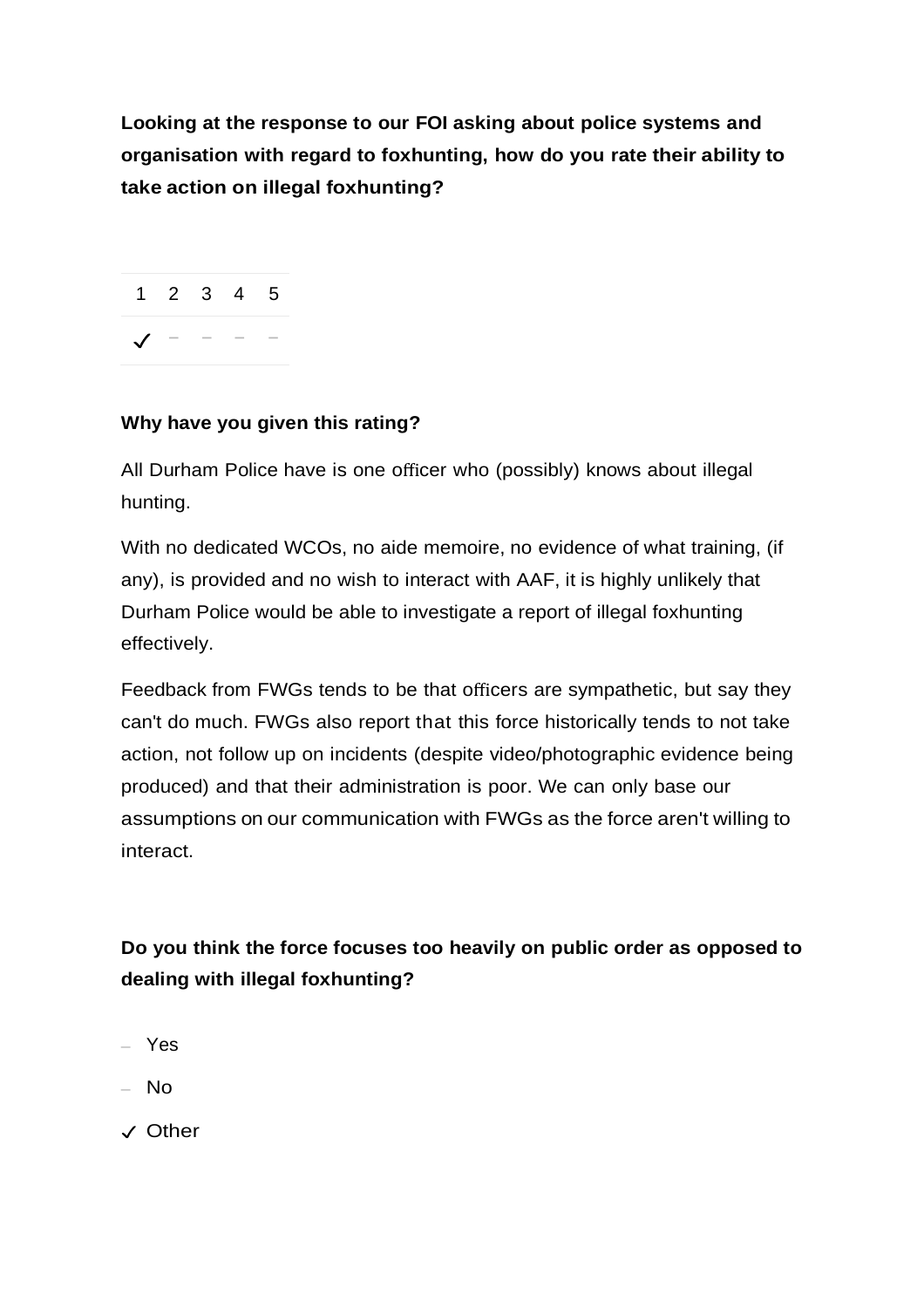#### **Why have you given this response?**

Durham Police attended a call of illegal foxhunting on 29/12/20. They focused their attention on the hunts rather than the FWGs.

#### **Overall, how do you rate this force?**

**Take into account willingness to engage with AAF, willingness to engage with FWGs, actions in the field etc.**



#### **Any other comments?**

This is a low rating, but it does not reflect the effort that some dedicated and honest Durham Police officers are making.

Regardless of the outcome of any court cases relating to the Hunting Office webinars which were exposed November 2020, what was stated in the recordings cannot be unsaid. The Hunting Office made it clear trail hunting IS fox hunting and there was much talk about ways to create a "smokescreen" to cover up illegal hunting. Disrespectful comments were made about the police. The Hunting Office represents all registered hunts in England and Wales therefore the discussions were relevant to all police forces.

There is an active and dedicated AAF group in Durham. There is no reason at all why Durham Police cannot engage with this group. Police are expected to engage with the public and most forces actively encourage it. It is also crucial for officers to appreciate that FWGs are potentially a significant resource for the police.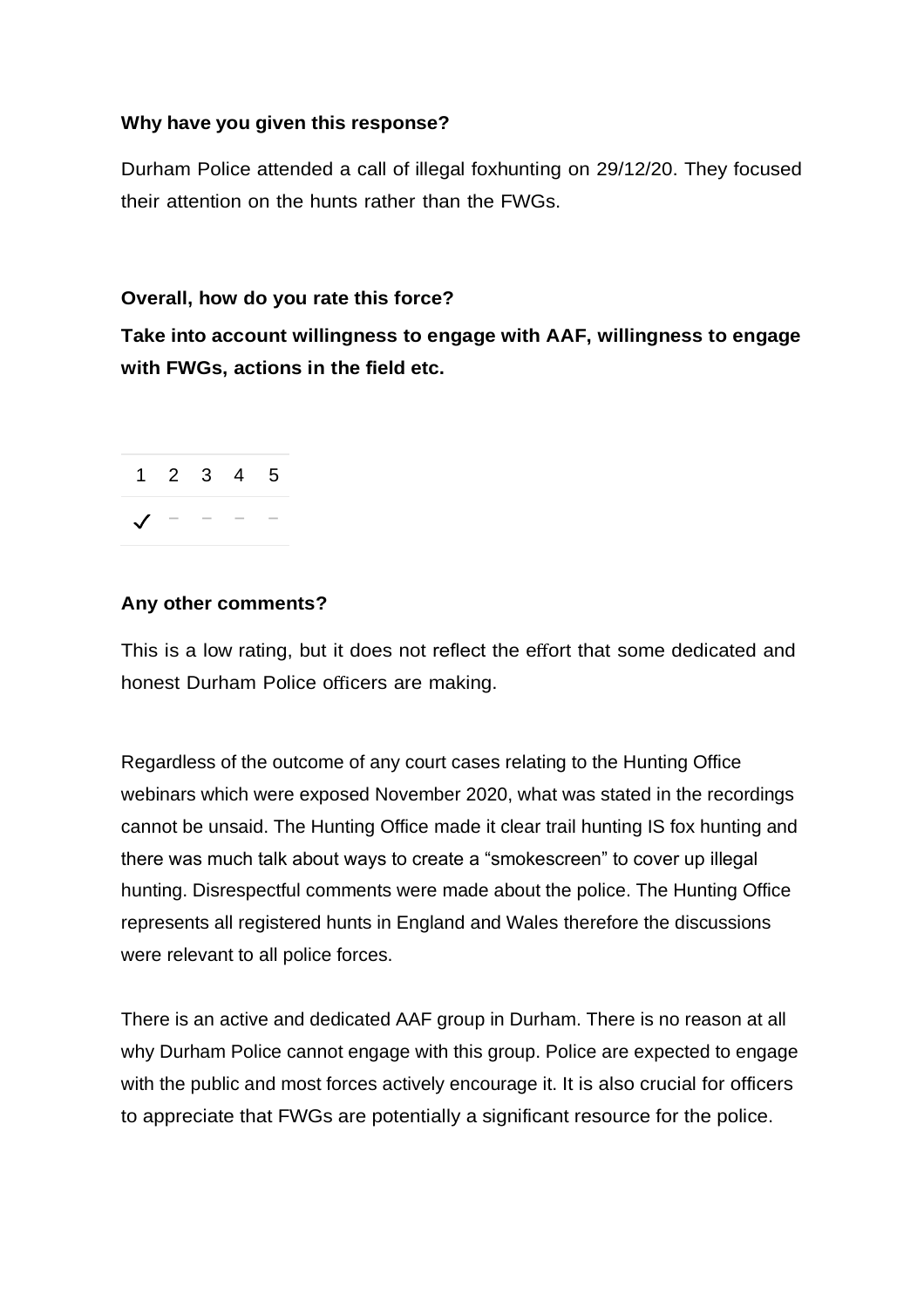#### **In the opinion of AAF, how can this police force improve?**

The satisfaction rate for Durham Police on the AAF survey was 44%. For a force which does not trouble much with illegal hunting, this is puzzling. A reasonable conclusion would be that some Durham Officers are willing to do what AAF would consider the "right thing", but they may not have the backing of senior ranks. This force needs trained WCOs, prepared to challenge the local hunt - Braes of Derwent - on their anti-social behaviour. The latest incident involving this hunt has distressed many locals.

#### <https://www.facebook.com/NEhuntmonitors/posts/1260600474404818>

For our FOI request, the first response we had was inadequate and inaccurate. It was only after we requested an internal enquiry that they responded in a reasonable fashion. AAF felt that Durham Police (as an organisation) are poorly organised and are reluctant to show respect to an anti-hunting group such as AAF.

All officers would benefit from a much greater understanding of the issues surrounding illegal hunting and the motivations of FWGs. We have created three helpful documents:

[Practical Advice for All Officers](https://www.actionagainstfoxhunting.org/wp-content/uploads/2021/11/B-1411-Practical-Advice-for-all-Police-Forces.pdf) – this includes training advice [A Field Guide for Officers](https://www.actionagainstfoxhunting.org/wp-content/uploads/2021/11/A-1411-FIELD-GUIDE-ILLEGAL-FOXHUNTING.pdf) – to use if they are called to a hunt A Study - [Why sabs and monitors are not protesters.](https://www.actionagainstfoxhunting.org/wp-content/uploads/2021/11/A-1411-Why-sabs-and-monitors-arent-protesters.pdf) – an insight FWG organisations.

## **Hit Reports and Media Reports mentioning hunting and Durham Constabulary**

<https://www.facebook.com/NEhuntmonitors/posts/983432215454980> 27/9/20. South Durham hunt cubbing. Attempted ram of FWG vehicle, police request dashcam footage.